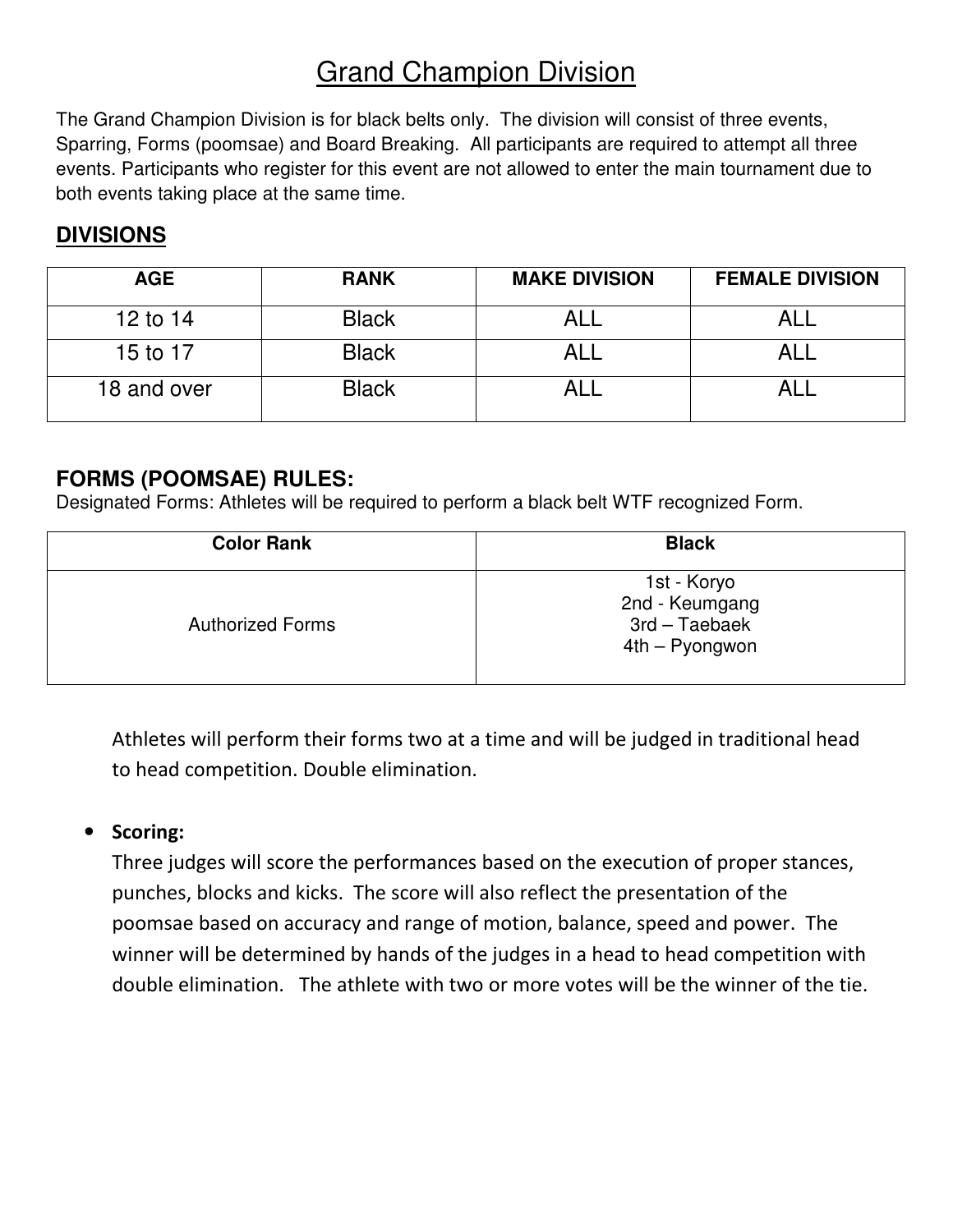#### Medals and Points:

 $Gold - 10$ Silver  $-8$ Bronze  $-6$ Attempt – 4 No Attempt - 0

# SPARRING (KYOROOGI) RULES:

#### • Mandatory Equipment:

The Meijer State Games will be using WTF rules (may be modified if necessary). All sparring athletes are required to have a clean, WTF WHITE V-neck uniform. Black trim is for black belts only. NO COLOR UNIFORMS will be allowed. White headgear or a set of Blue and Red headgear, mouth piece, chest guard, arm pads, shin and instep pads, groin cup for males (worn inside). NO GLASSES or GOGGLES allowed. WTF Approved gloves and socks are optional (NO FOAM SAFETY CHOPS & BOOTS).

### Head Kick:

| <b>LIGHT HEAD KICKS (2PT)</b><br><b>RULES</b> |              | <b>FULL HEAD KICKS (2PT)</b> |  |  |
|-----------------------------------------------|--------------|------------------------------|--|--|
| <b>DIVISIONS</b>                              | 17 and under | 18 and over                  |  |  |

## Scoring:

Athletes will be awarded ONE point for a kick or punch to the body spinning kicks to the body will be awarded TWO points. Head kicks (see chart above) will be awarded TWO points. In case of a tie score at the end of the last round, an additional round will be added to determine the winner. The athlete to score the FIRST point will be the winner. If no points are scored, the judges and center referee will determine who initiated and was the aggressor in the final round to decide the winner. There will be a "10 POINT GAP". Referees may stop the contest if there is a great disparity in the athletes' skill levels or if there is risk of serious injury.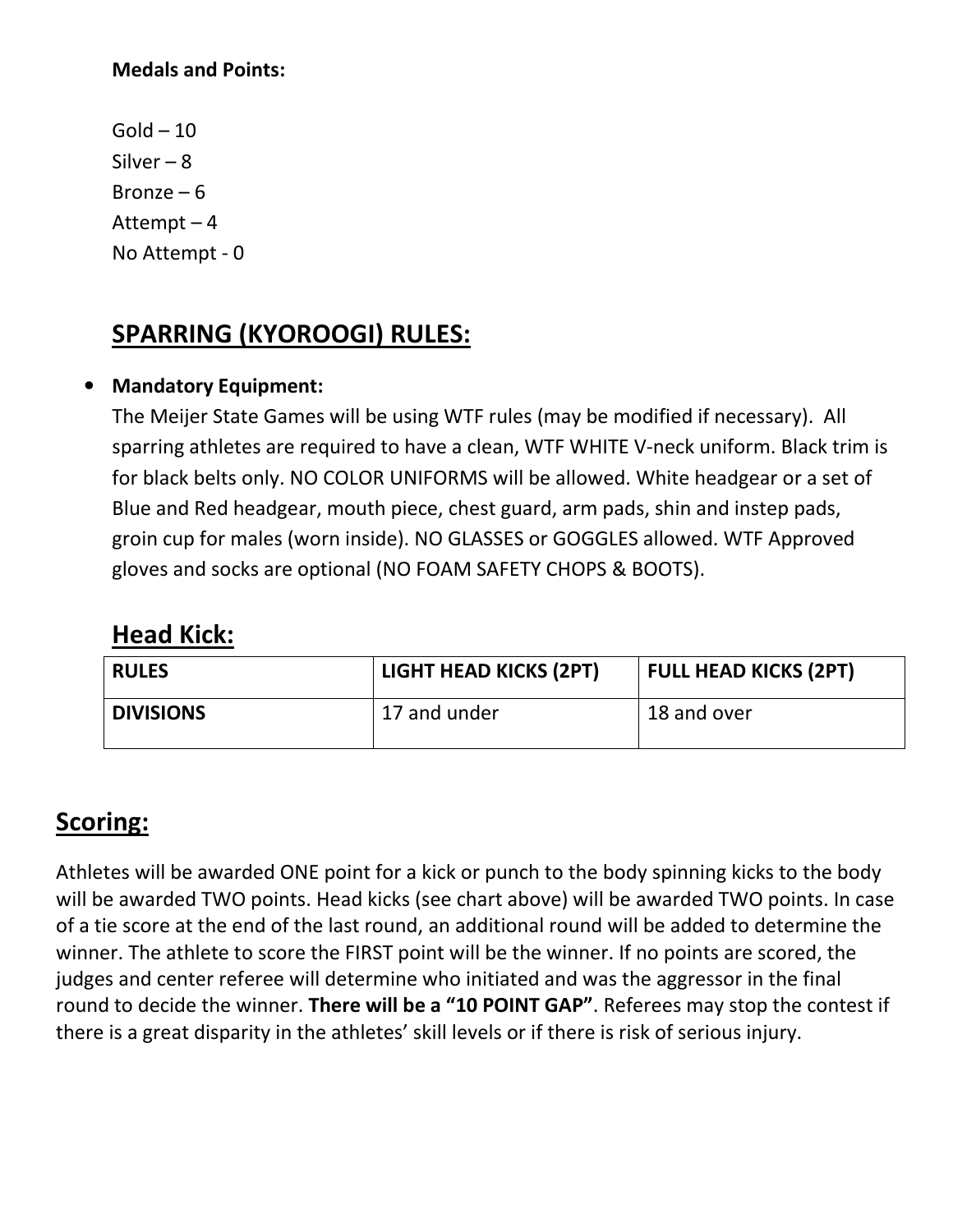# Format:

Athletes will be competing in a single elimination format. Once an athlete loses a bout, he/she is eliminated. Athletes who lose in the semi-final round (group of 4) will be awarded a bronze medal. If an athlete makes it into the finals and then loses, a silver medal will be awarded. The winner of the final round will be awarded the gold medal.

### **Duration:**

Three 90 second rounds, 30 second rest.

## **Medals and Points:**

 $Gold - 10$ Silver – 8 Bronze – 6 Attempt – 4 No Attempt – 0

## Board Breaking

| <b>Breaking</b>                                          | <b>Material</b>                         | System                | <b>Safety Gear</b>        | <b>Time Limit</b> | <b>Contest Goal</b>                                              |
|----------------------------------------------------------|-----------------------------------------|-----------------------|---------------------------|-------------------|------------------------------------------------------------------|
| <b>Division</b>                                          | <b>Type and Size</b>                    |                       |                           |                   |                                                                  |
| Hand<br>Technique,<br>any point<br>below the<br>wrist    | $\frac{3}{4}$ "x12"x12"<br><b>Board</b> | Single<br>Elimination | Wrist wrap is<br>optional | 30<br>Seconds     | Contestant will<br>break their<br>maximum<br>amount of<br>boards |
| Kicking<br>Technique,<br>any point<br>below the<br>ankle | 3/4"x12"x12"<br><b>Board</b>            | Single<br>Elimination | None                      | 30<br>Seconds     | Contestant will<br>break their<br>maximum<br>amount of<br>boards |